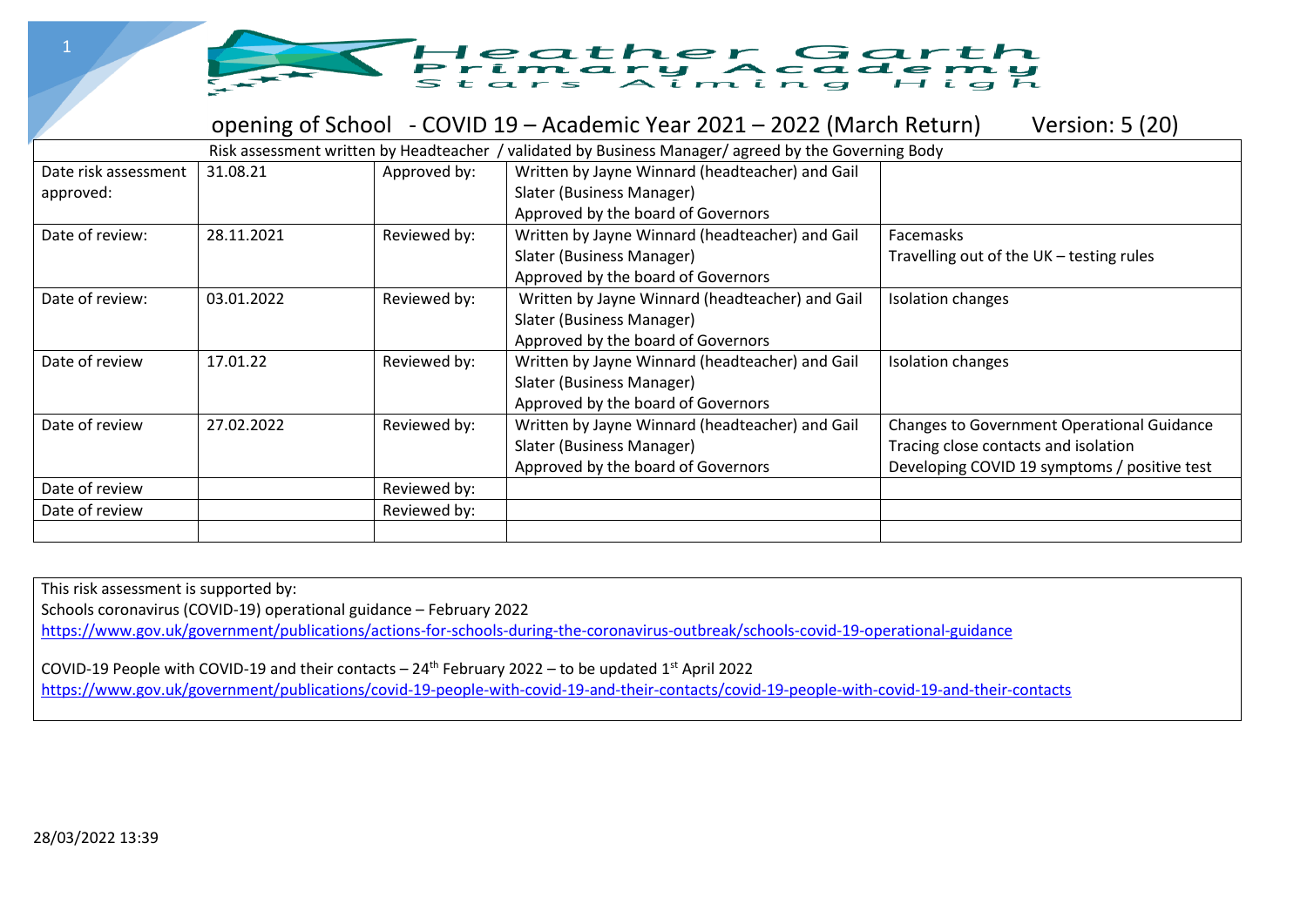

#### opening of School - COVID 19 – Academic Year 2021 – 2022 (March Return) Version: 5 (20)

**This risk assessment and all safety plans will be shared with all staff.** 

**Risks:** Personal injury, Fire, Legionella, Infection of Coronavirus, dealing with direct transmission *e.g. close contact with those sneezing/coughing* and indirect transmission e.g. *touching contaminated surfaces*, transmission of Coronavirus.

|                                                                                                       | Key actions / control measures                                                                                                                                                                                                                                                                                                                                                                                                                                                                                 | Responsibility                                                                                                                     | <b>Notes</b>                                                                                                                                                                                                                                                                                                                                                                                                                                                    |
|-------------------------------------------------------------------------------------------------------|----------------------------------------------------------------------------------------------------------------------------------------------------------------------------------------------------------------------------------------------------------------------------------------------------------------------------------------------------------------------------------------------------------------------------------------------------------------------------------------------------------------|------------------------------------------------------------------------------------------------------------------------------------|-----------------------------------------------------------------------------------------------------------------------------------------------------------------------------------------------------------------------------------------------------------------------------------------------------------------------------------------------------------------------------------------------------------------------------------------------------------------|
| Schools Premise -<br>Personal injury<br>Fire<br>Legionella<br>Infection of                            | 1. Undertake a workplace inspection to ensure<br>adequate working environment, equipment, fire<br>safety and emergency arrangements are in place.<br>2. Fire Risk Assessment to be reviewed and the Fire<br>log-book is up to date.<br>3. Legionella checks are to be up to date.<br>4. Electrical, gas and ventilation systems checks are<br>up to date.                                                                                                                                                      | 1. Premises manager<br>2. Premises manager<br>3. Premises manager<br>4. Premises manager<br>5. Cleaning team                       |                                                                                                                                                                                                                                                                                                                                                                                                                                                                 |
| coronavirus                                                                                           | 5. Increased cleaning regime.                                                                                                                                                                                                                                                                                                                                                                                                                                                                                  |                                                                                                                                    |                                                                                                                                                                                                                                                                                                                                                                                                                                                                 |
| Attendance                                                                                            | 1. School attendance is mandatory for all pupils of<br>compulsory school age and it is a priority to ensure<br>that as many children as possible regularly attend<br>school.<br>2. Welfare/ safeguarding - All families will be<br>contacted if a child is absent                                                                                                                                                                                                                                              | 1. Attendance Officer<br>/ Family<br>Engagement<br>Officer / EWO<br>2. Safeguarding<br>team                                        | Where a child is self-isolating (awaiting a test result) or in<br>quarantine because of COVID19, they should be recorded as<br>code X (not attending in circumstances related to coronavirus).<br>Where they are unable to attend because they have a<br>confirmed case of COVID-19 they should be recorded as code<br>I (illness)                                                                                                                              |
| Infection control -<br>When an individual<br>develops COVID-<br>19 Symptoms or<br>has a positive test | 1. Children and Staff with COVID-19 should not<br>attend their education setting while they are<br>infectious.<br>2. Positive Children and Staff should take an LFT test<br>from 5 days after their symptoms started (or the<br>day their test was taken if they did not have<br>symptoms) followed by another one the next day<br>(24 hours apart). If both these tests results are<br>negative, they should return to school, as long as<br>they feel well enough to do so and do not have a<br>temperature. | <b>Attendance Officer</b><br>/ Parent and<br>carers /staff<br>2. Parent/carer<br>3. Class team /<br>Admin<br>4. Attendance Officer | https://www.gov.uk/government/publications/covid-19-people-<br>with-covid-19-and-their-contacts/covid-19-people-with-covid-<br>19-and-their-contacts<br>This guidance came into effect on 24 February 2022 and will<br>be updated on 1 April 2022.<br>The main symptoms of COVID-19 are a recent onset of any of<br>the following:<br>a new continuous cough<br>a high temperature<br>a loss of, or change in, your normal sense of taste or smell<br>(anosmia) |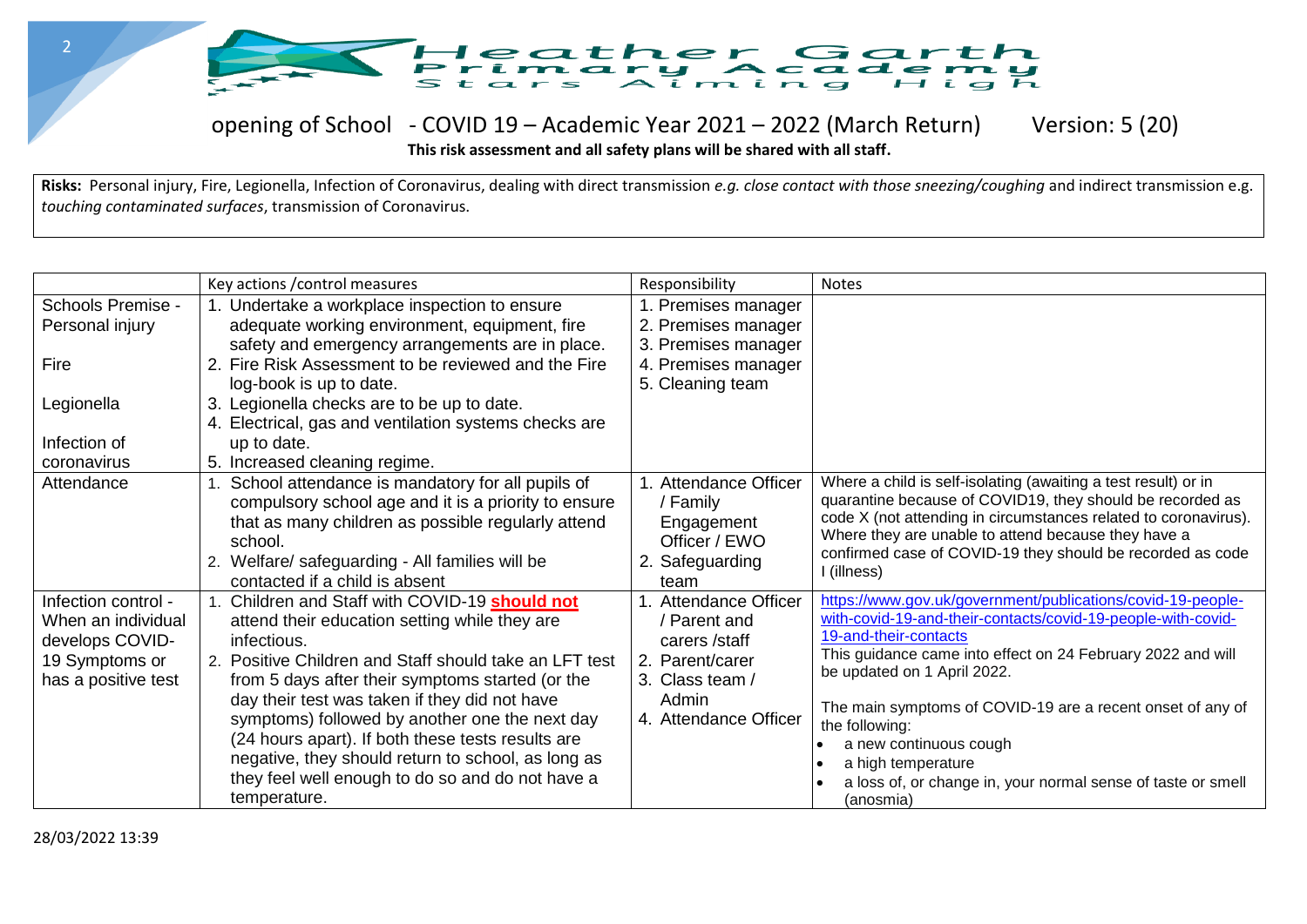### Heather Garth<br>Primary Arademy

|                                       | opening of School - COVID 19 – Academic Year 2021 – 2022 (March Return)                                                                                                                                                                                                                                                                                                                                                                                                                                                                                                                                                                                                                                                      |                                                                                                                                                                                    | <b>Version: 5 (20)</b>                                                                                                                                                                                                                                                                                                                                                                                                                                                                                                                                                                                                                                                                              |
|---------------------------------------|------------------------------------------------------------------------------------------------------------------------------------------------------------------------------------------------------------------------------------------------------------------------------------------------------------------------------------------------------------------------------------------------------------------------------------------------------------------------------------------------------------------------------------------------------------------------------------------------------------------------------------------------------------------------------------------------------------------------------|------------------------------------------------------------------------------------------------------------------------------------------------------------------------------------|-----------------------------------------------------------------------------------------------------------------------------------------------------------------------------------------------------------------------------------------------------------------------------------------------------------------------------------------------------------------------------------------------------------------------------------------------------------------------------------------------------------------------------------------------------------------------------------------------------------------------------------------------------------------------------------------------------|
|                                       | 3. Any children showing symptoms of COVID-19 at<br>school will be isolated and parent contacted for<br>them to be collected. A PCR test should be<br>arranged.<br>4. No child with COVID symptoms will be allowed to<br>attend school until a negative PCR has been<br>received or they have completed the isolation<br>period (as above) as they are a potential risk to<br>others.                                                                                                                                                                                                                                                                                                                                         |                                                                                                                                                                                    | If you have any of these symptoms you should order/book<br>a PCR test. You are advised to stay at home and avoid contact<br>with other people while you are waiting for the test result.<br>Other symptoms linked with COVID-19 include shortness of<br>breath, fatigue, loss of appetite, muscle ache, sore throat,<br>headache, stuffy or runny nose, diarrhoea, nausea and<br>vomiting. Any of these symptoms may also have another<br>cause.<br><b>Potential risk to others:</b><br>If a child is showing signs of COVID-19 they will not be<br>allowed to attend school. This is to protect other pupils<br>and staff from possible infection and the spread of COVID-<br>19 throughout school |
| Safeguarding -<br>Vulnerable children | Notify social worker (if they have one) and, for<br>looked-after children, the local authority virtual<br>school head<br>2. Agree with the social worker the best way to<br>maintain contact and offer support<br>3. Check if a vulnerable pupil is able to access remote<br>education support<br>4. Support them to access it (as far as possible)<br>5. Regularly check if they are accessing remote<br>education<br>6. Keep in contact with them to check their wellbeing<br>and refer onto other services if additional support is<br>needed<br>7. Pupils who are eligible for benefits-related free<br>school meals and who are learning at home during<br>term time will be contacted to arrange a free school<br>meal | Safeguarding<br>team<br>2. Safeguarding<br>team<br>3. Class team /<br>safeguarding<br>4. Class team<br>5. Class team<br>6. Safeguarding<br>team<br>7. Safeguarding<br>team / Admin | There are no expectations for a child who is ill to complete<br>remote learning.                                                                                                                                                                                                                                                                                                                                                                                                                                                                                                                                                                                                                    |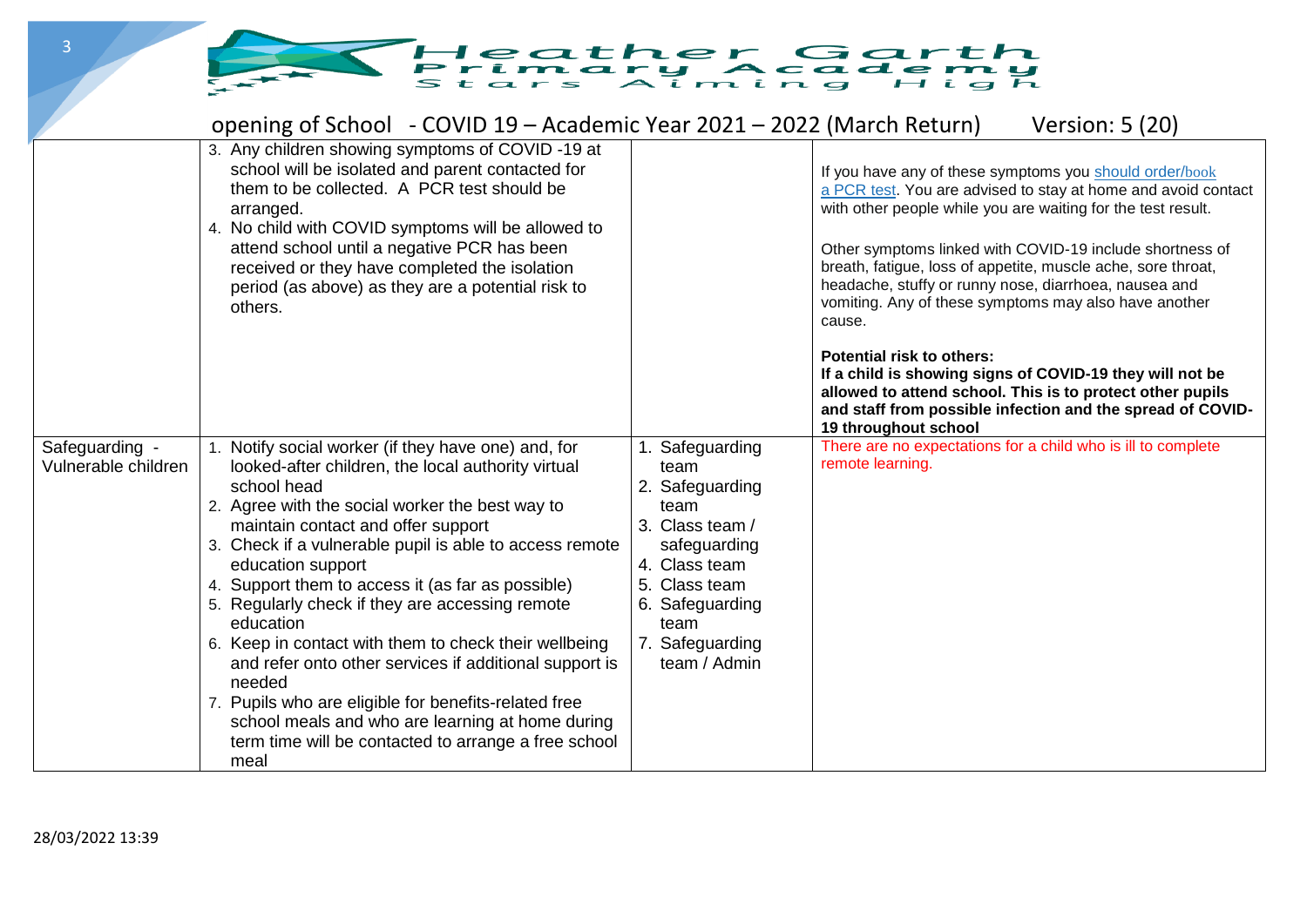# THeather Garth<br>Stars Alming High

|                          | opening of School - COVID 19 – Academic Year 2021 – 2022 (March Return)                                                                                                                                                                                                                                                                                                                                                                                                                                                                                                                                                                                                                                                                                                                                                                                                                                                                                                                                                                                                                                                                           |                                                                                                                                                      | Version: 5 (20)                                                                                                                                                                                                                                                                                                                                                                                                                                                                                        |
|--------------------------|---------------------------------------------------------------------------------------------------------------------------------------------------------------------------------------------------------------------------------------------------------------------------------------------------------------------------------------------------------------------------------------------------------------------------------------------------------------------------------------------------------------------------------------------------------------------------------------------------------------------------------------------------------------------------------------------------------------------------------------------------------------------------------------------------------------------------------------------------------------------------------------------------------------------------------------------------------------------------------------------------------------------------------------------------------------------------------------------------------------------------------------------------|------------------------------------------------------------------------------------------------------------------------------------------------------|--------------------------------------------------------------------------------------------------------------------------------------------------------------------------------------------------------------------------------------------------------------------------------------------------------------------------------------------------------------------------------------------------------------------------------------------------------------------------------------------------------|
| Ventilation              | Good ventilation reduces the concentration of the<br>1<br>virus in the air, which reduces the risk from airborne<br>transmission. This happens when people breathe in<br>small particles (aerosols) in the air after someone<br>with the virus has occupied and enclosed area.<br>2. When school is in operation, it is important to<br>ensure it is well ventilated and a comfortable<br>teaching environment is maintained<br>natural ventilation - opening windows (in cooler<br>weather windows should be opened just enough to<br>provide constant background ventilation and opened<br>more fully during breaks to purge the air in the<br>space). Opening internal doors can also assist with<br>creating a throughput of air<br>natural ventilation - if necessary external opening<br>doors may also be used (as long as they are not fire<br>doors and where safe to do so<br>Heating should be used as necessary to ensure<br>comfort levels are maintained particularly in occupied<br>space.<br>3. CO2 monitors should be used to ensure quick<br>identification where ventilation needs to be<br>improved and acted on accordingly. | Class team /<br>$1_{-}$<br><b>Premises</b><br>manager<br>2.<br>Class team /<br><b>Premises</b><br>manger<br>3.<br>Class team /<br>Premises<br>manger | To balance the need for increased ventilation while maintaining<br>a comfortable temperature, consider:<br>• opening high level windows in colder weather in preference<br>to low level to reduce draughts<br>increasing the ventilation while spaces are unoccupied (for<br>example, between classes, during break and lunch, when a<br>room is unused)<br>providing flexibility to allow additional, suitable indoor<br>clothing<br>rearranging furniture where possible to avoid direct<br>draughts |
| <b>Infection Control</b> | Schools will continue to have a role in working<br>1.<br>with health protection teams in the case of a local<br>outbreak. If there is a substantial increase in the<br>number of positive cases in a setting, parts or all<br>of the outbreak plan will be triggered (following<br>public health guidance).                                                                                                                                                                                                                                                                                                                                                                                                                                                                                                                                                                                                                                                                                                                                                                                                                                       | 1. Headteacher<br>2. Premises Manger<br>3. Class teams<br>4. Class teams<br>5. Class teams<br>6. Class teams<br>7. Cleaning Team                     |                                                                                                                                                                                                                                                                                                                                                                                                                                                                                                        |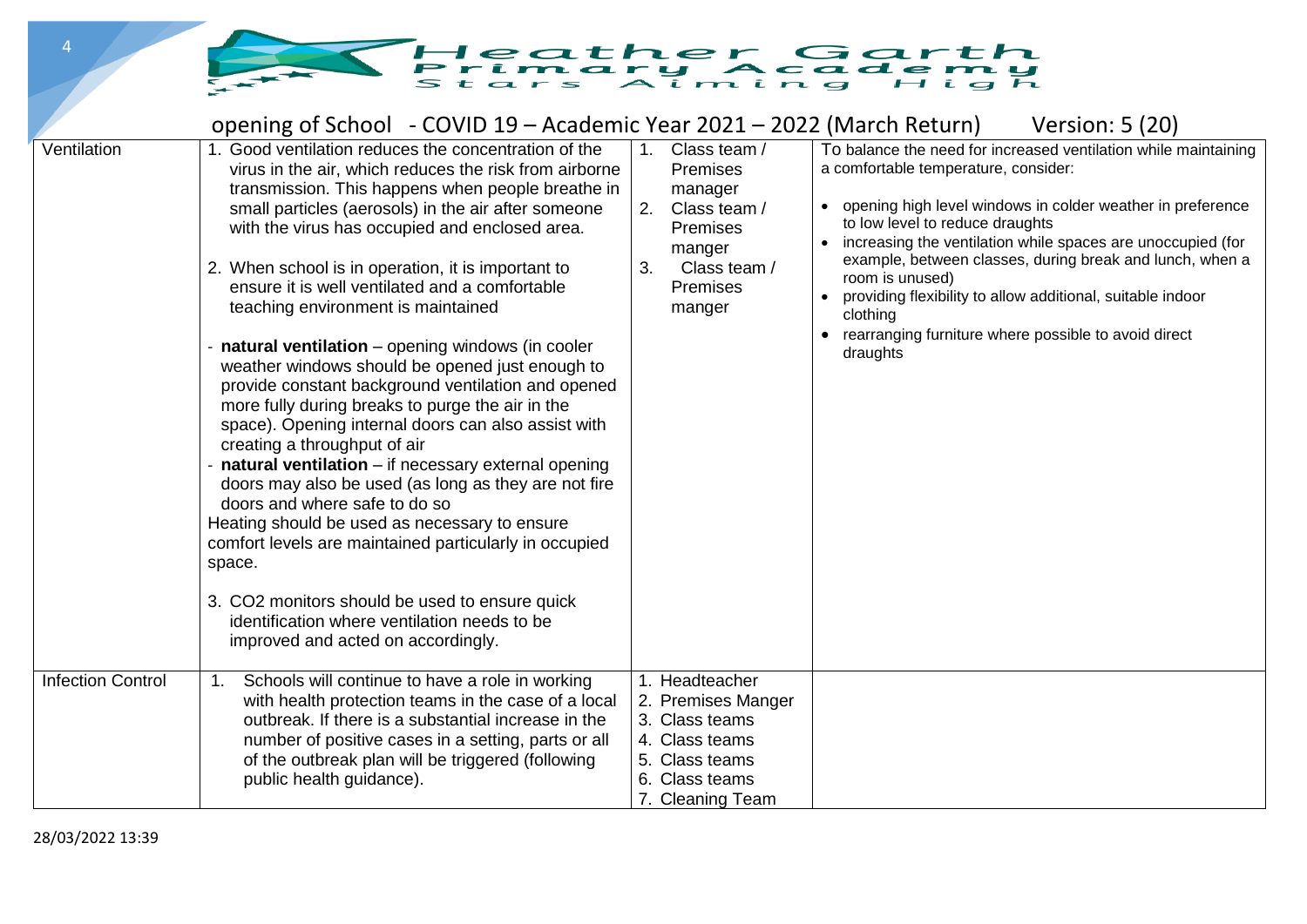## THeather Garth<br>Stars Alming High

|                          | opening of School - COVID 19 - Academic Year 2021 - 2022 (March Return)                                                                                                                                                                                                                                                                                                                                                                                                                                                                                                                                                                    |                                        | Version: 5 (20) |
|--------------------------|--------------------------------------------------------------------------------------------------------------------------------------------------------------------------------------------------------------------------------------------------------------------------------------------------------------------------------------------------------------------------------------------------------------------------------------------------------------------------------------------------------------------------------------------------------------------------------------------------------------------------------------------|----------------------------------------|-----------------|
|                          | School to have sufficient hand washing or hand<br>2.<br>sanitiser 'stations' available so that all pupils and<br>staff can clean their hands regularly.                                                                                                                                                                                                                                                                                                                                                                                                                                                                                    |                                        |                 |
|                          | Supervision of hand sanitiser use given risks<br>3.<br>around ingestion. Small children and pupils with<br>complex needs should continue to be helped to<br>clean their hands properly. Skin friendly skin<br>cleaning wipes can be used as an alternative.                                                                                                                                                                                                                                                                                                                                                                                |                                        |                 |
|                          | Ensure good respiratory hygiene by promoting<br>4.<br>the 'catch it, bin it, kill it' approach.<br>As with hand cleaning, schools must ensure<br>5.<br>younger children and those with complex needs<br>are helped to get this right, and all pupils<br>understand that this is now part of how school<br>operates. Some pupils with complex needs will<br>struggle to maintain as good respiratory hygiene<br>as their peers, for example those who spit<br>uncontrollably or use saliva as a sensory<br>stimulant. This should be considered in risk<br>assessments in order to support these pupils and<br>the staff working with them. |                                        |                 |
|                          | Introduce enhanced cleaning, including cleaning<br>6.<br>frequently touched surfaces often.<br>School to put in place a cleaning schedule that<br>7.<br>ensures cleaning is generally enhanced and<br>includes:                                                                                                                                                                                                                                                                                                                                                                                                                            |                                        |                 |
|                          | more frequent cleaning of rooms/ shared areas<br>that are used by different groups                                                                                                                                                                                                                                                                                                                                                                                                                                                                                                                                                         |                                        |                 |
|                          | frequently touched surfaces being cleaned more<br>often than normal                                                                                                                                                                                                                                                                                                                                                                                                                                                                                                                                                                        |                                        |                 |
| Wellbeing and<br>support | All children and staff have access to wellbeing support<br>through the Senior Mental Health Lead                                                                                                                                                                                                                                                                                                                                                                                                                                                                                                                                           | 1. Senior Mental<br><b>Health Lead</b> |                 |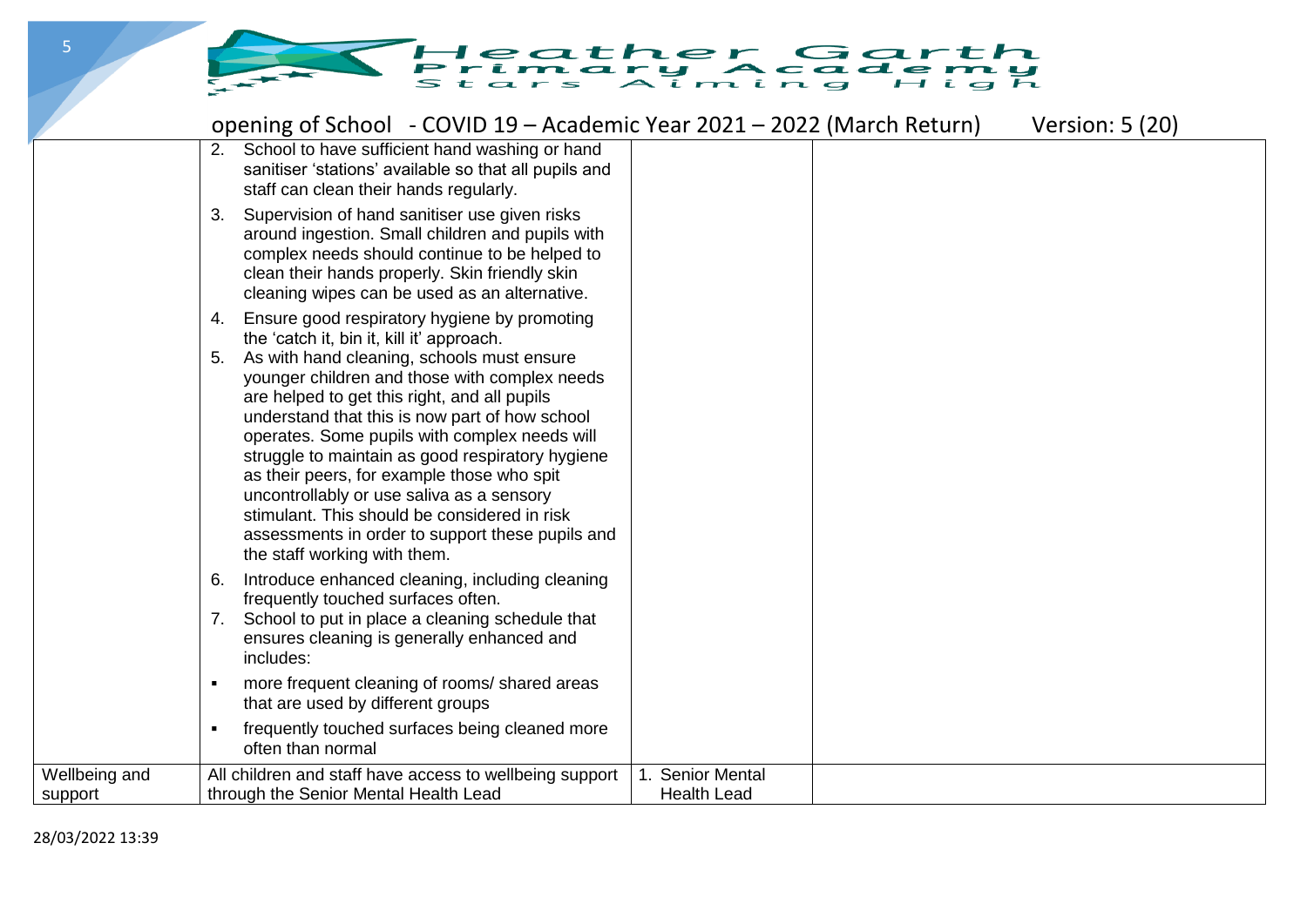

|                                   | opening of School - COVID 19 – Academic Year 2021 – 2022 (March Return)                                                                                                                                                                                                                                                                 |                                                                           | Version: 5 (20)                                                                                                                                                                                                                                                                                                                                                                                                                                                                                                                                                                                                                                                                                                                                                                                                                                                                                                                                                                             |
|-----------------------------------|-----------------------------------------------------------------------------------------------------------------------------------------------------------------------------------------------------------------------------------------------------------------------------------------------------------------------------------------|---------------------------------------------------------------------------|---------------------------------------------------------------------------------------------------------------------------------------------------------------------------------------------------------------------------------------------------------------------------------------------------------------------------------------------------------------------------------------------------------------------------------------------------------------------------------------------------------------------------------------------------------------------------------------------------------------------------------------------------------------------------------------------------------------------------------------------------------------------------------------------------------------------------------------------------------------------------------------------------------------------------------------------------------------------------------------------|
| <b>Educational Visits</b>         | Educational visits should be subject to risk                                                                                                                                                                                                                                                                                            | 1. Educational Visits                                                     |                                                                                                                                                                                                                                                                                                                                                                                                                                                                                                                                                                                                                                                                                                                                                                                                                                                                                                                                                                                             |
|                                   | assessments as normal and reflect any public health<br>advice or in-country advice.                                                                                                                                                                                                                                                     | Co-ordinator                                                              |                                                                                                                                                                                                                                                                                                                                                                                                                                                                                                                                                                                                                                                                                                                                                                                                                                                                                                                                                                                             |
| Asymptomatic<br>testing for staff | Staff are no longer required to complete asymptomatic<br>testing twice a week (lateral flow tests).                                                                                                                                                                                                                                     | 1. All staff                                                              | Following the 'Living with COVID-19' announcement on<br>Monday 21 February, staff, students and pupils in all<br>mainstream education settings (including private, voluntary,<br>independent (PVI) and maintained nurseries) are no longer<br>advised to undertake twice-weekly asymptomatic testing. You<br>should no longer distribute test kits to your pupils, students or<br>staff for regular testing and therefore will not need to place<br>further orders for test kit supplies.<br>The online ordering platform remains open for education<br>settings to access lateral flow device (LFD) test kits free of<br>charge, but should only be used if your setting is experiencing<br>an outbreak and you have been advised to resume testing by a<br>director of public health, your local authority, or a local health<br>protection team.<br>Staff may choose to access test kits, if required, from their local<br>pharmacy or by ordering online.<br>24.02.22 Government update |
| Shielding                         | People previously considered to be particularly<br>vulnerable, clinically extremely vulnerable (CEV),<br>and high or higher-risk are not being advised to<br>shield.<br>2. Children and young people previously considered<br>CEV should attend school and should follow the<br>same COVID-19 guidance as the rest of the<br>population | 1. CEV<br>2. Attendance Officer<br>/ Family<br>Engagement<br>Officer/ EWO | Following expert clinical advice and the successful rollout of the<br>COVID-19 vaccine programme, shielding continues to cease.                                                                                                                                                                                                                                                                                                                                                                                                                                                                                                                                                                                                                                                                                                                                                                                                                                                             |
| Contact tracing                   | Contacts are no longer required to self-isolate or<br>advised to take daily tests                                                                                                                                                                                                                                                       |                                                                           | Contact tracing has ended                                                                                                                                                                                                                                                                                                                                                                                                                                                                                                                                                                                                                                                                                                                                                                                                                                                                                                                                                                   |
| Face coverings                    | Face coverings are no longer advised for pupils, staff<br>and visitors in school – unless advised by a director of<br>public health that these should be brought back                                                                                                                                                                   | 1. All staff and<br>visitors                                              | This will be left to people's discretion.                                                                                                                                                                                                                                                                                                                                                                                                                                                                                                                                                                                                                                                                                                                                                                                                                                                                                                                                                   |

6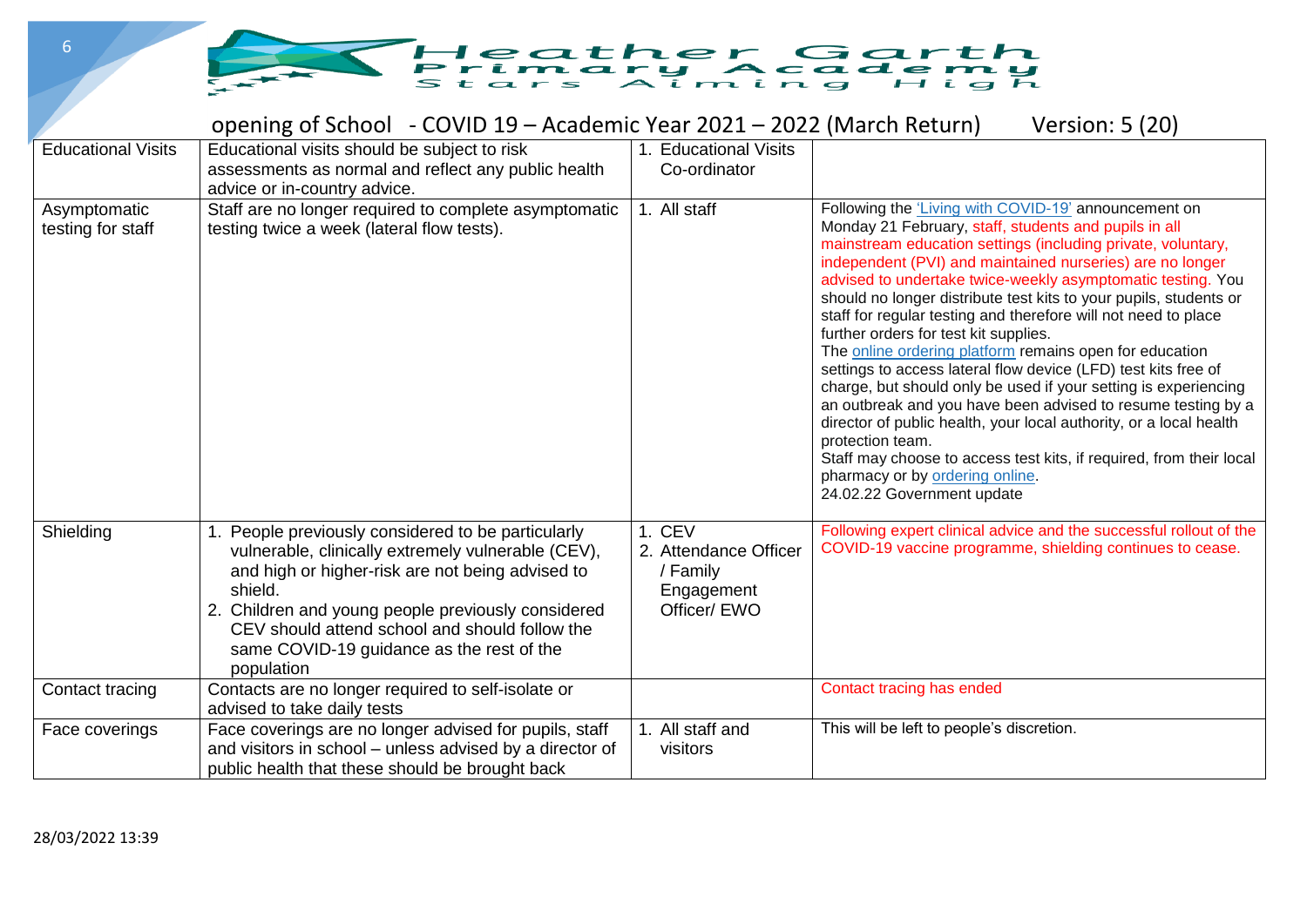

|                                                                       | opening of School - COVID 19 – Academic Year 2021 – 2022 (March Return)                                                                                                                                                                                                                                                                                                                                                                                                                                                                                                                                                |                                                                | Version: 5 (20)                                                                                                                                                                                                                                                                                                                                                                                                                                                                                                                                                                                                                                                                                               |
|-----------------------------------------------------------------------|------------------------------------------------------------------------------------------------------------------------------------------------------------------------------------------------------------------------------------------------------------------------------------------------------------------------------------------------------------------------------------------------------------------------------------------------------------------------------------------------------------------------------------------------------------------------------------------------------------------------|----------------------------------------------------------------|---------------------------------------------------------------------------------------------------------------------------------------------------------------------------------------------------------------------------------------------------------------------------------------------------------------------------------------------------------------------------------------------------------------------------------------------------------------------------------------------------------------------------------------------------------------------------------------------------------------------------------------------------------------------------------------------------------------|
|                                                                       | temporarily, people who are exempt will not be asked<br>to wear one.                                                                                                                                                                                                                                                                                                                                                                                                                                                                                                                                                   |                                                                |                                                                                                                                                                                                                                                                                                                                                                                                                                                                                                                                                                                                                                                                                                               |
| Travel and<br>Quarantine                                              | All children and staff travelling to England must adhere<br>to government travel advice in travel to England from<br>another country during coronavirus (COVID-19).                                                                                                                                                                                                                                                                                                                                                                                                                                                    |                                                                | Parents travelling abroad should bear in mind the impact on<br>their child's education which may result from any requirement<br>to quarantine or isolate upon return.                                                                                                                                                                                                                                                                                                                                                                                                                                                                                                                                         |
| Remote learning /<br>working                                          | Where appropriate, you should support those who are<br>self-isolating because they have tested positive to<br>work or learn from home if they are well enough to do<br>SO.                                                                                                                                                                                                                                                                                                                                                                                                                                             | 1. Head teacher<br>2. Class teams                              | There are no expectations for a child/member of staff who is ill<br>to complete remote learning/working.<br>You should maintain your capacity to deliver high-quality<br>remote education across this academic year, including for<br>pupils who are abroad, and facing challenges to return due to<br>COVID-19 travel restrictions, for the period they are abroad.<br>The remote education provided should be equivalent in length<br>to the core teaching pupils would receive in school.<br>You should work collaboratively with families and put in place<br>reasonable adjustments so that pupils with special educational<br>needs and disabilities (SEND) can successfully access remote<br>education |
| Supply teachers,<br>peripatetic teachers<br>and or temporary<br>staff | 1. Supply teachers, peripatetic teachers and/or other<br>temporary staff can move between schools.<br>2. They should ensure they minimise contact and<br>maintain as much distance as possible from other<br>staff. Specialists, therapists, clinicians and other<br>support staff for pupils with SEND should provide<br>interventions as usual.<br>3. Contractors, if possible, should be organised to<br>complete work out of school hours<br>4. Contractor's Covid-19 Risk Assessment will be<br>obtained.<br>5. All visitors should sign in and out of the building<br>6. A record is to be kept of all visitors. | Admin team /<br><b>SENDCO/ Premises</b><br>manger/ Contractors |                                                                                                                                                                                                                                                                                                                                                                                                                                                                                                                                                                                                                                                                                                               |